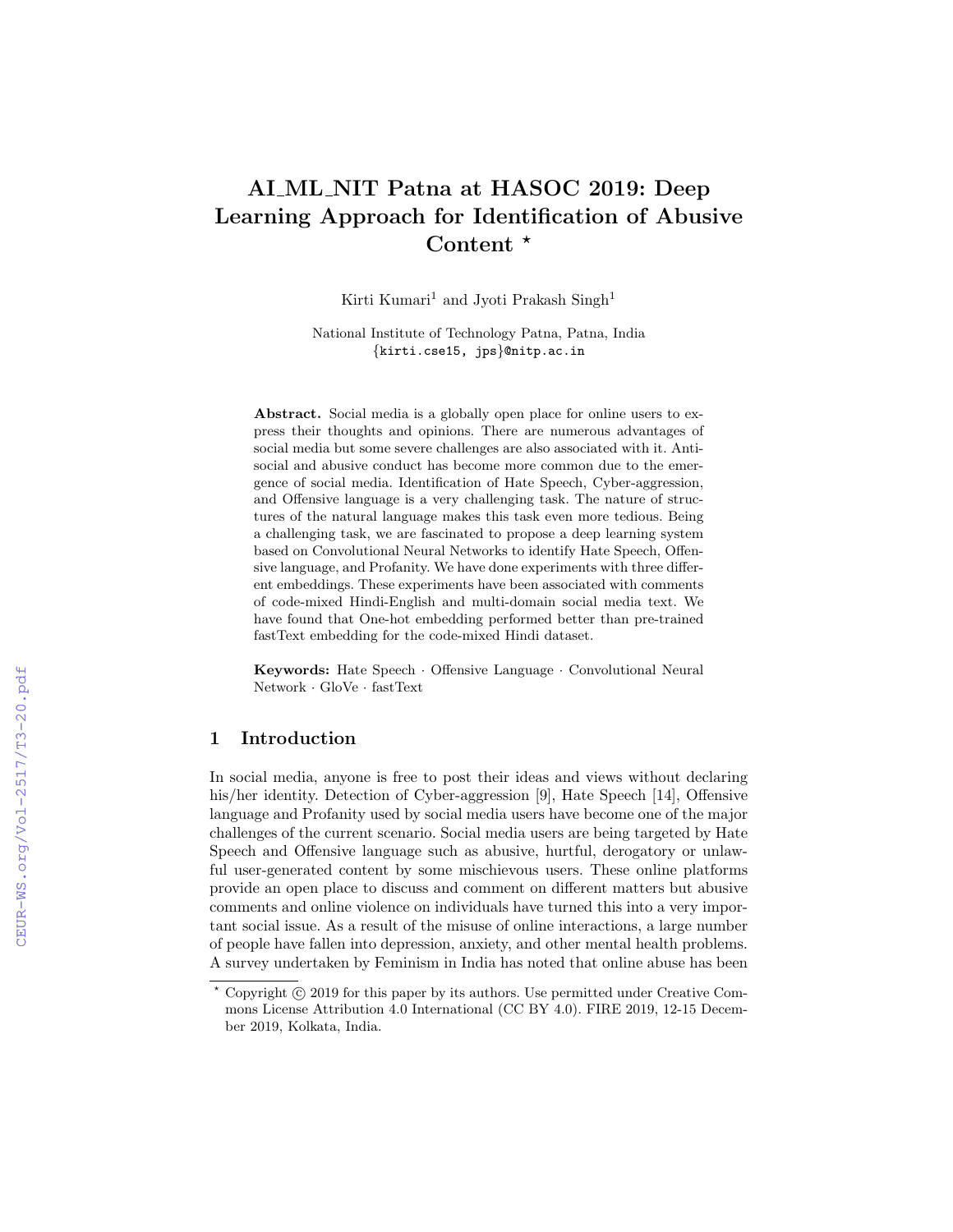faced by more than 50% of females in major cities of India<sup>1</sup>. During the study<sup>2</sup> (July 2017), 66% of online abused people reported that they feel powerlessness in their capacity to react to Internet violence or harassment. These statistics emphasize the necessity of an automated system for the detection of abusive comments as well as the moderation of the system. As a result, several research efforts across the world have emerged over the past few years to identify abusive content [1, 2, 4, 12, 15] using machine learning and natural language processing.

Hate Speech detection becomes a challenging task because it can not be addressed simply by filtering words. In addition to the meaning of words, a lot of other factors such as context information, characteristics of the user, the gender of individual people have to be considered for the detection of Hate Speech. Abuse is a term that includes many varying forms of fine-grained adverse expressions in the framework of natural language. For example, Nobata et al. [12] concentrated on Hate Speech, Derogatory language, and Profanity while Wassem and Hovy [15] focused on racism and sexism types of abuse. Definitions tend to be overlapping and ambiguous for different types of abuse. The Hate Speech and Offensive Content Identification in Indo-European Languages (HASOC) organizer team defines Hate Speech as describing negative attributes or deficiencies toward groups because of race, political opinion, sexual orientation, gender, social status, health condition or similar [10]. A large number of works  $[1, 5, 6, 15]$ are reported by the researchers on Hate Speech detection for English language only and very few works [2, 8] have been reported for mixed languages such as English-Hindi, English-Bengali, and other languages.

In this paper, we have used the multi-lingual HASOC Corpus [10] and proposed a deep learning model based on Convolutional Neural Networks (CNN) to identify Hate Speech and Offensive content on multi-domain social media platforms collected from Facebook and Twitter. We have used three types of embeddings of text and transliteration tools to normalize Devanagari to Roman script for code-mixed Hindi corpus.

The rest of the paper is structured as follows. Section 2 presents associated works for the detection of Hate Speech and Offensive Language while Section 3 presents our suggested framework for identification of Hate Speech, Offensive language, and Profanity. Section 4 presents the finding of the suggested scheme. Finally, in Section 5, we have concluded the paper and have discussed the future directions for these tasks.

## 2 Related Works

As social media and online platforms have grown in terms of impact and acceptance of users, various problems such as Hate Speech, Profanity and Offensive language on these platforms have increased drastically. Several systems have been proposed by researchers for automatic detection and classification of these problems.

<sup>1</sup> https://blog.ipleaders.in/cyber-stalking

<sup>2</sup> https://www.statista.com/statistics/784838/online-harassment-impact-on-women/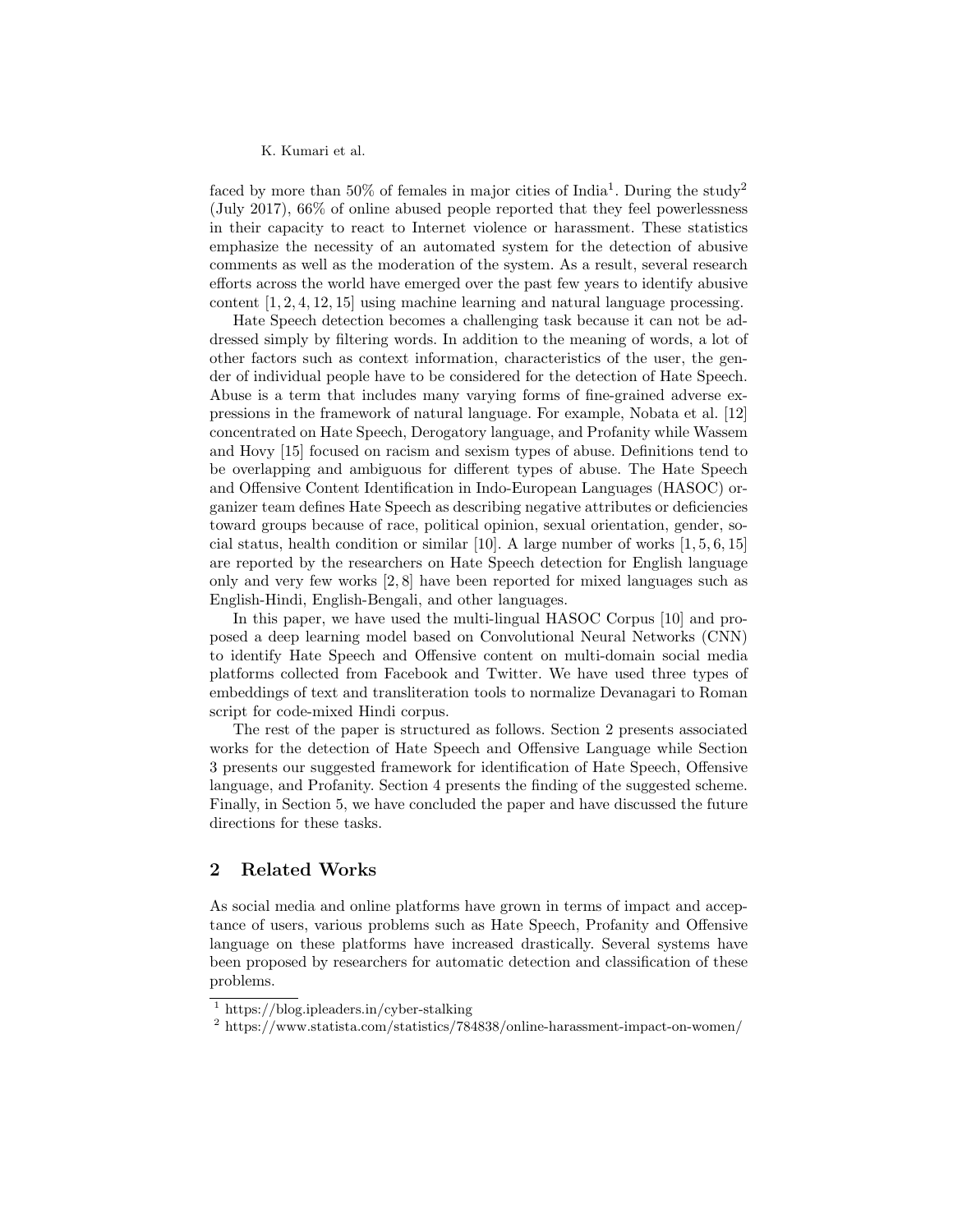Deep Learning Approach for Identification of Abusive Content

Burnap and Williams [3] identified Hate Speech on the Twitter network focusing mainly on racism. Nobata et al. [12] used character n-gram features and reported that character n-gram features are the most predictive features for the detection of Hate Speech. Wassem and Hovy [15] have focused on Hate tweet detection related to racism and sexism. They have used Logistic Regression as classifier and character n-gram features to classify the tweets. Davidson et al. [5] have found that racist and homophobic tweets are generally Hate Speech and sexist tweets are in general offensive. They have used Logistic Regression, Naive Bayes, Decision Trees, Random Forests and Support Vector Machines (SVM) to classify the tweets. Mehdat and Tetreault  $[11]$  also found that character *n*-gram features are more predictive than token n-gram features for Hate Speech detection. Badjatiya et al. [1] detected Hate Speech using deep learning models such as Convolutional Neural Networks (CNN) and Long Short-Term Memory (LSTM). They have experimented with several embeddings named Random, GloVe and fastText embeddings and have found that combination of LSTM, Random embedding and Gradient Boosted Decision Trees (GBDTs) had performed the best for classifying the Hate tweets. Del Vigna et al. [6] have classified the Hate Speech of Facebook comments into fine-grained classes. They have used two different approaches with SVM and LSTM to identify the Hate comments. Bohra et al. [2] have identified code-mixed Hate tweets, especially for Hindi and English language on Twitter. Kamble and Joshi [8] have also focused on Hindi and English code-mixed tweets and have detected Hate Speech using various deep learning models such as CNN, LSTM, and Bi-directional LSTM. A lot of research works have been done for the English language but very few works have been done for the other languages and code-mixed languages. In this paper, we have focused on multi-lingual text, especially for Hindi and English languages and used a deep neural network model to detect Hate Speech, Offensive language, and Profanity.

## 3 Methodology

This section describes the details of datasets and proposed approaches. The description of the datasets used in the experiments has been given in sub-section 3.1 and the details of the proposed approaches to identify Hate Speech, Offensive language and Profanity are presented in sub-section 3.2.

## 3.1 Description of Datasets

In this paper, the multilingual datasets [10] provided by Hate Speech and Offensive Content Identification in Indo-European Languages (HASOC)<sup>3</sup> have been used. The shared tasks of HASOC have been provided for three languages (English, code-mixed Hindi, and German) and each language, there are three subtasks (Sub-task1, Sub-task2, and Sub-task3). The provided comments have been collected from Twitter and Facebook. The details of the sub-tasks are: Sub-task1

<sup>3</sup> https://hasoc2019.github.io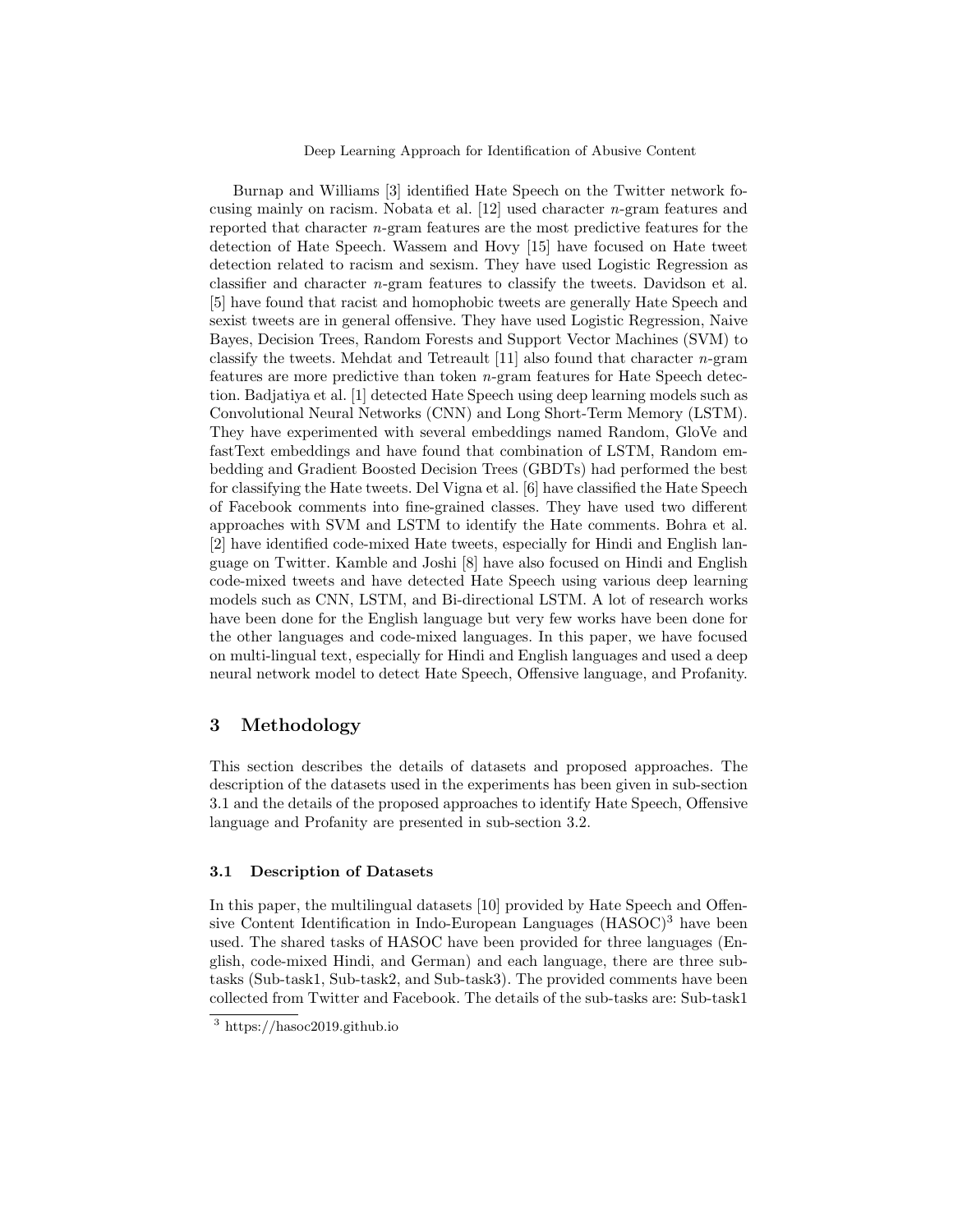is a coarse-grained binary classification that needed respondents to classify tweets into two groups: Hate and Offensive (HOF) and Not Hate-Offensive (NOT). (i) HOF: This post includes hateful, offensive or profane contents and (ii) NOT: This post contains neither Hate Speech nor offensive content. Sub-task2 is a fine-grained classification. Hate Speech and Offensive posts from the Sub-task1 are further classified into three categories: (i) Hate Speech (HATE): Posts under this class contain Hate Speech contents. (ii) Offensive (OFFN): Posts under this class contain offensive contents. (iii) Profane (PRFN): These posts contain profane words. In Sub-task3, the category of abuse is checked and includes only the posts marked as HOF in Sub-task1. Sub-task3 is further grouped into two classes: (i) Targeted Insult (TIN): Such posts contain humiliating/insulting or threatening content. (ii) Untargeted Insult (UNT): Posts that contain untargeted swearing and profanity, those posts of particular profanity which are not targeted at anybody but contain language that is not acceptable. The sizes of the training datasets for English and Hindi corpus are 5852 and 4665 posts, respectively. Test data for English and Hindi corpus are 1153 and 1318 posts, respectively. The detailed description of the datasets used in this work is given in Table 1.

|         | $Corpus Sub\text{-}tasks Class$ |                   | $#training\_samples$ | $#testing$ _samples |
|---------|---------------------------------|-------------------|----------------------|---------------------|
| English | Sub-task1                       | HOF               | 2261                 | 288                 |
|         |                                 | <b>NOT</b>        | 3591                 | 865                 |
|         | $Sub$ -task $2$                 | $HATE$  1143      |                      | 124                 |
|         |                                 | OFEN1451          |                      | 71                  |
|         |                                 | <b>PRFN</b> 667   |                      | 93                  |
|         | Sub-task3                       | TIN               | 2041                 | 245                 |
|         |                                 | <b>UNT</b>        | 220                  | 43                  |
| Hindi   | Sub-task1                       | <b>HOF</b>        | 2469                 | 605                 |
|         |                                 | <b>NOT</b>        | 2196                 | 713                 |
|         | $Sub-task2$                     | $HATE$ 556        |                      | 190                 |
|         |                                 | OFFN 1676         |                      | 197                 |
|         |                                 | <b>PRFN</b>  1237 |                      | 218                 |
|         | Sub-task3                       | TIN               | 1545                 | 542                 |
|         |                                 | <b>UNT</b>        | 924                  | 63                  |

Table 1. Description of datasets

#### 3.2 Proposed Approach

The proposed methodology is based on the Convolutional Neural Networks (CNN) model, a block diagram of which is shown in Figure 1. At first, we have removed the stopwords from the comments by using Natural Language Toolkit<sup>4</sup>. The embedding layer is the representation of inputs in the deep neural

<sup>4</sup> www.nltk.org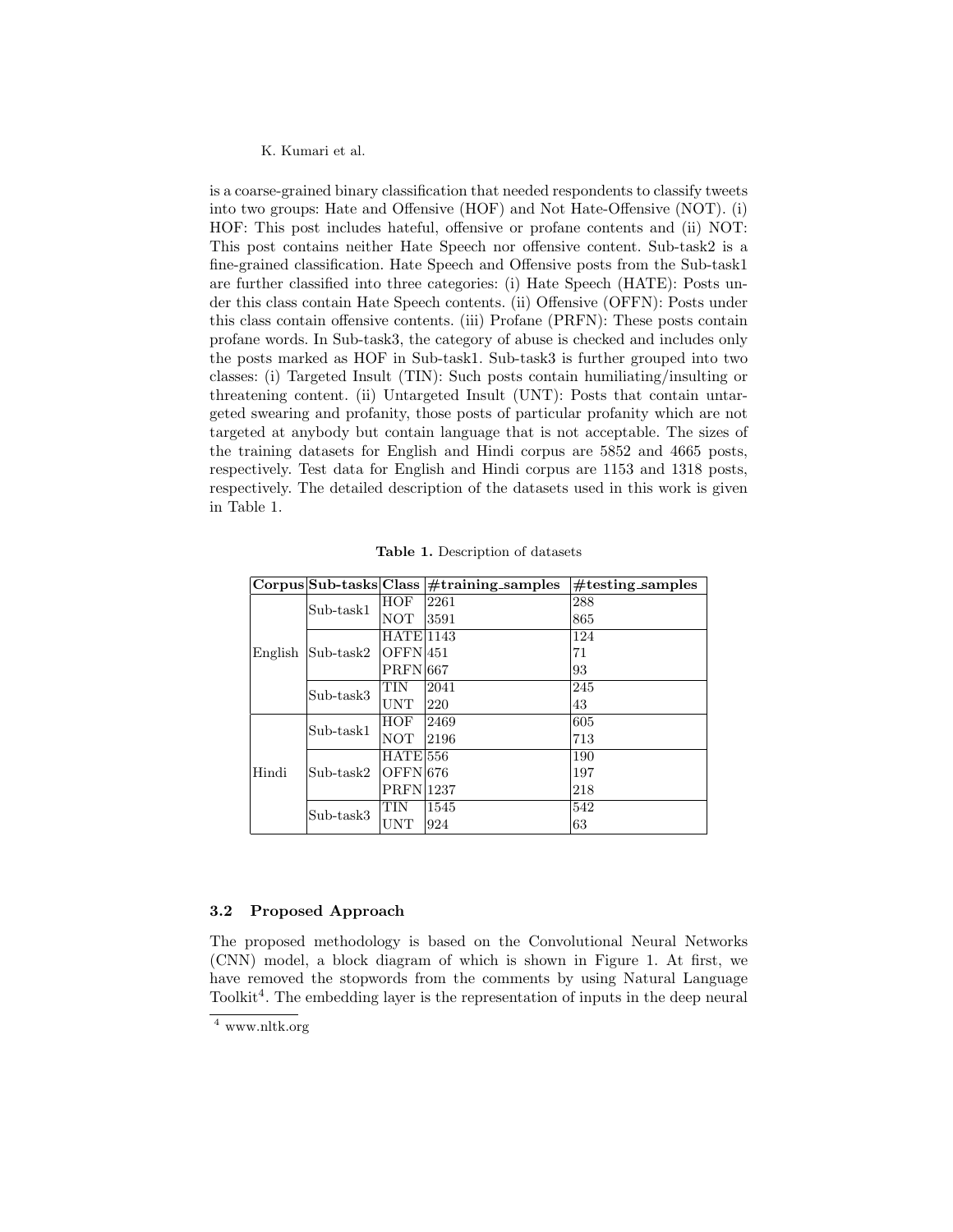Deep Learning Approach for Identification of Abusive Content

network models. The embedding layer encodes the word used in the comments. We have done experiments with three different embeddings including One-hot embedding, GloVe embedding [13] and fastText embedding [7]. In the case of the Hindi dataset, we have used only One-hot and fastText embeddings. For One-hot embedding, we have transliterated Devanagari to Roman script by using transliteration tools<sup>5</sup>. These tools identify the Unicode patterns and transliterate the Devanagari script to Roman script. The dimensions of a word embeddings are kept 300 for pre-trained (GloVe and fastText) and 100 for One-hot embeddings. This embedded comment is fed to the CNN layer. In our case, we have used four layers of convolution and one layer of the max-pooling in between the 3<sup>rd</sup> and 4 th convolution layers. At last, we have used the flatten layer followed by a dense layer. Within the layer, we have used sigmoid and softmax activation function at the dense layer for binary class and multi-class problems, respectively. In every hidden layer, we have used the Rectified Linear Unit (ReLU) activation function. Number of filters used in  $1^{st}$ ,  $2^{nd}$ ,  $3^{rd}$  and  $4^{th}$  convolutional layers are 8, 16, 64 and 64, respectively. The filter size and max-pooling size in both cases are used as 4. We have used 80% of the samples for training and the remaining are used for validation. The details of the hyper-parameters of our experiments are shown in Table 2. In all the experiments we have used Keras library<sup>6</sup>.



Fig. 1. Overview of the proposed model

| Parameter description            | <b>Values</b>          |
|----------------------------------|------------------------|
| Maximum length_of_comment        | 100                    |
| Size of filters                  | 4                      |
| Number of filters                | 8, 16, 64, 64          |
| Pooling size                     | 4                      |
| Activation function              | ReLU, Sigmoid, Softmax |
| Number of Convolutional layers 4 |                        |
| Learning rate                    | 0.001                  |
| Batch size                       | 32                     |
| Loss function                    | Binary cross-entropy   |
| Optimizer                        | Rms-prop               |
| Epoch                            | 100                    |

Table 2. Hyper-parameters used in the proposed approach

<sup>5</sup> https://pandey.github.io/posts/transliterate-devanagari-to-latin.html  $^6$ http://keras.io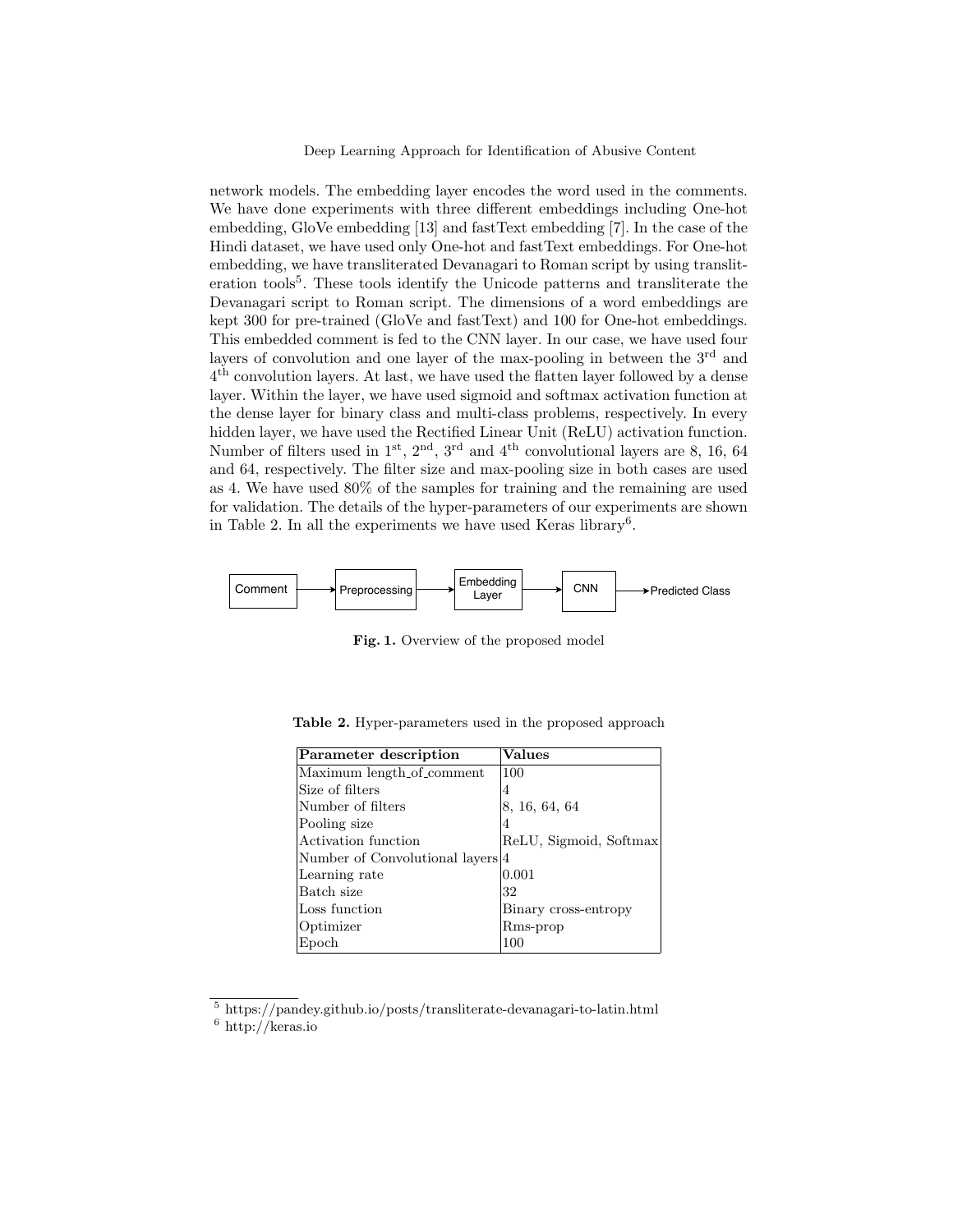## 4 Results and Discussions

This section describes the results obtained on the English and code-mixed Hindi languages for all three Sub-tasks. For both datasets, we have used several embeddings followed by a Convolutional Neural Networks (CNN) model to classify the comments into their output classes. Using a macro-averaged F1-score and weighted F1-score, classification models have been evaluated for all the tasks. Table 3 shows the results obtained by proposed approaches to test samples with different combinations of embeddings, which have been used for training and testing. Our system achieved an approximate weighted F1-score of 69%, 55% and 60% for English Sub-task1, Sub-task2, and Sub-task3, respectively with fast-Text embedding. For the Hindi Sub-task1, Sub-task2 and Sub-task3, our system achieved an approximate weighted F1-score of 78%, 52%, and 66%, respectively with One-hot embedding. It is clear from the Table 3 that fastText embedding is performing better than GloVe and One-hot embeddings in case of the English dataset and One-hot embedding is performing better than fastText embedding for the Hindi dataset. Our results are ranked  $17<sup>th</sup>$ ,  $20<sup>th</sup>$ ,  $12<sup>th</sup>$  among participants of shared tasks for Hindi Sub-task1, Sub-task2 and Sub-task3, respectively and the results on English dataset are positioned  $56<sup>th</sup>$ ,  $35<sup>th</sup>$ ,  $30<sup>th</sup>$  among participants of shared tasks for Sub-task1, Sub-task2 and Sub-task3, respectively.

The proposed model has performed better for Sub-task1 and Sub-task3 which can be seen in Table 3. Table 3 also shows that misclassified instances are more for Sub-task2 in both datasets. The main reason for the misclassification of Subtask2 is that it is a fine-grained classification task. Even for the human being, it is very difficult to differentiate among the Hate Speech, Offensive language, and Profanity; not only due to very fine but also very fade differences among these classes. Just filtering the keywords will generally result in many falsepositive cases because context plays a major role in the detection of the Hate Speech, Offensive language, and Profanity. Another important reason for the misclassification of classifiers is that the datasets are very unbalanced which can be seen in Table 1.

# 5 Conclusion and Future Work

Hate Speech and Offensive language identification is a challenging task. Many numbers of research have been carried out in the domain of Hate Speech detection for the English language but very few researches are reported for the other languages and multi-lingual text. This research work has been focused on multilingual text classification, especially for Hindi and English code-mixed text. In this paper, a deep learning model for the identification of Hate Speech, Offensive contents, and Profanity on multi-domain platforms have been proposed. Three types of embeddings: One-hot, pre-trained GloVe and fastText embeddings have been used in the experiments. It has been found that fastText embedding has performed better than the other two embeddings for the English dataset and One-hot has performed better for the Hindi dataset.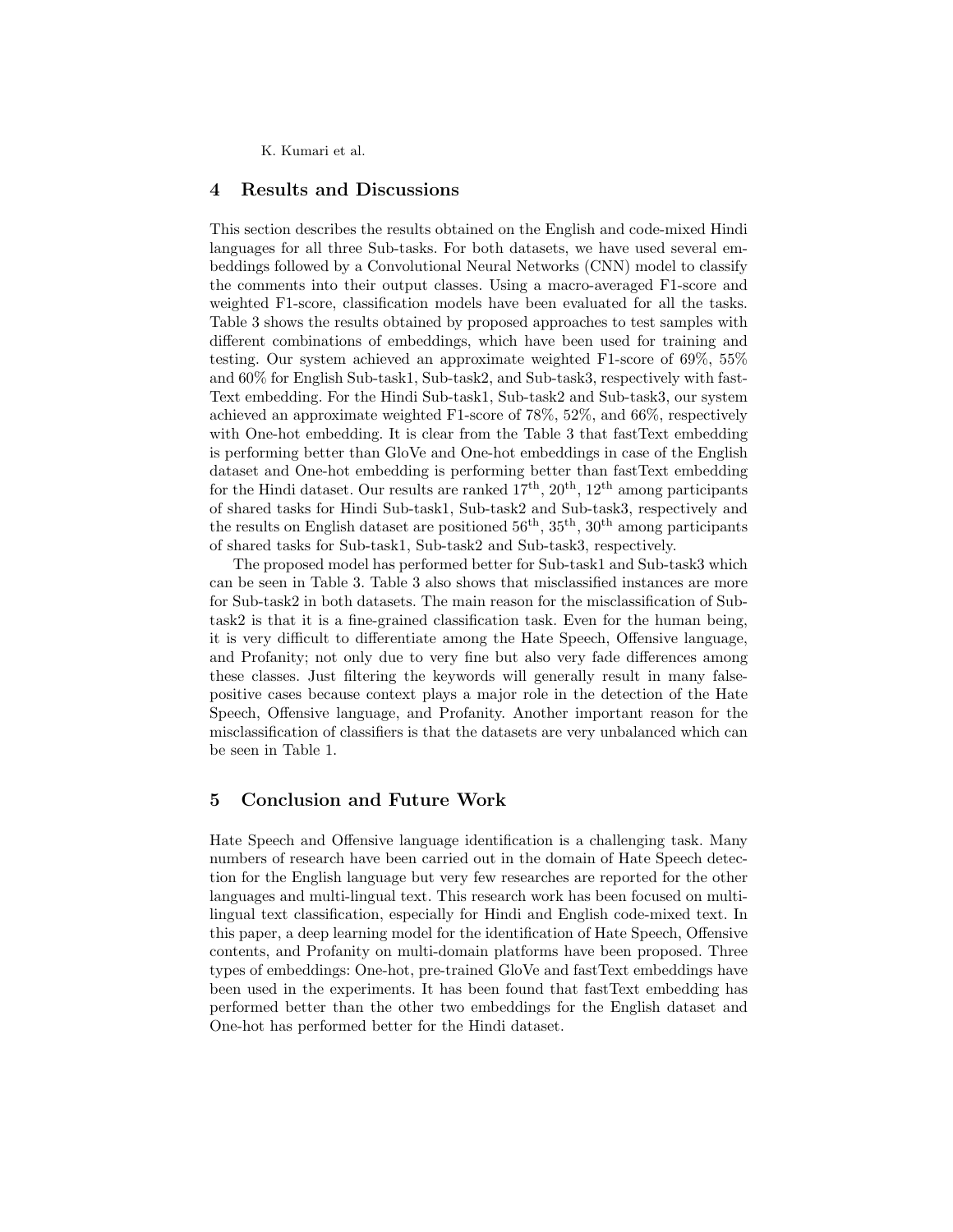Deep Learning Approach for Identification of Abusive Content

|         |                                 |          |        | Test Dataset Sub-task Embedding Macro-F1 Weighted-F1 |
|---------|---------------------------------|----------|--------|------------------------------------------------------|
|         | Sub-task1 GloVe                 | One-hot  | 0.4803 | 0.6477                                               |
|         |                                 |          | 0.5308 | 0.6485                                               |
|         |                                 | fastText | 0.5921 | 0.6854                                               |
|         | $Sub\text{-task2} \text{GloVe}$ | One-hot  | 0.2425 | 0.5475                                               |
| English |                                 |          | 0.2049 | 0.4636                                               |
|         |                                 | fastText | 0.3405 | 0.5548                                               |
|         | Sub-task3 GloVe                 | One-hot  | 0.3335 | 0.5983                                               |
|         |                                 |          | 0.3585 | 0.5917                                               |
|         |                                 | fastText | 0.3607 | 0.5979                                               |
|         | Sub-task1                       | One-hot  | 0.7827 | 0.7834                                               |
|         |                                 | fastText | 0.5907 | 0.5898                                               |
| Hindi   | $Sub$ -task $2$                 | One-hot  | 0.3486 | 0.5208                                               |
|         |                                 | fastText | 0.1103 | 0.0656                                               |
|         | Sub-task3                       | One-hot  | 0.4878 | 0.6588                                               |
|         |                                 | fastText | 0.4464 | 0.6444                                               |

Table 3. Results of classification with different Embeddings

Hate Speech detection is an open challenge for the research community. The social media post contains not only text but also image followed by text and even in the case of text, code-mixed languages are used. Therefore, future works on Hate Speech detection might address multi-lingual cases of several languages and consideration of multi-modal forms of social media posts to make the system more robust.

# Acknowledgements

The first author would want to acknowledge the Ministry of Electronics and Information Technology (MeitY), Government of India for the financial support during the research work through the Visvesvaraya Ph.D Scheme for Electronics and IT.

# References

- 1. Badjatiya, P., Gupta, S., Gupta, M., Varma, V.: Deep learning for Hate Speech detection in tweets. In: Proceedings of the 26th International Conference on World Wide Web Companion. pp. 759–760. International World Wide Web Conferences Steering Committee (2017)
- 2. Bohra, A., Vijay, D., Singh, V., Akhtar, S.S., Shrivastava, M.: A dataset of Hindi-English code-mixed social media text for Hate Speech detection. In: Proceedings of the Second Workshop on Computational Modeling of People's Opinions, Personality, and Emotions in Social Media. pp. 36–41 (2018)
- 3. Burnap, P., Williams, M.L.: Cyber Hate Speech on twitter: An application of machine classification and statistical modeling for policy and decision making. Policy & Internet 7(2), 223–242 (2015)